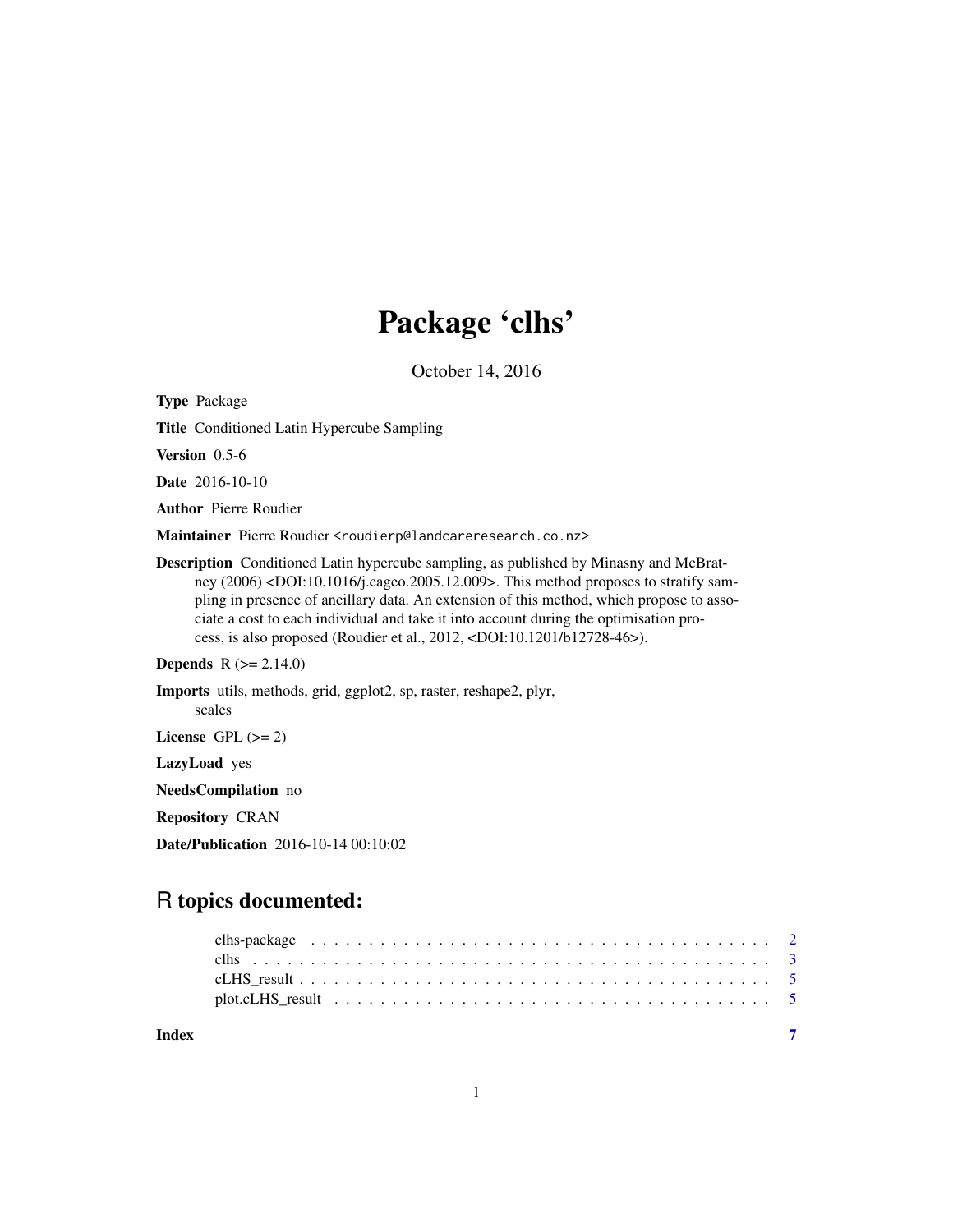<span id="page-1-0"></span>

#### **Description**

This package implements the conditioned Latin hypercube sampling, as published by Minasny and McBratney (2006). This method proposes to stratify sampling in presence of ancillary data.

An extension of this method, which propose to associate a cost to each individual and take it into account during the optimisation process, is also proposed (Roudier et al., 2012).

#### Author(s)

Pierre Roudier

Maintainer: Pierre Roudier <roudierp@landcareresearch.co.nz>

#### References

\*For the initial cLHS method:

Minasny, B. and McBratney, A.B. 2006. A conditioned Latin hypercube method for sampling in the presence of ancillary information. Computers and Geosciences, 32:1378-1388.

\*For the cost-constrained implementation:

Roudier, P., Beaudette, D.E. and Hewitt, A.E. 2012. A conditioned Latin hypercube sampling algorithm incorportaing operational constraints. In: Digital Soil Assessments and Beyond. Proceedings of the 5th Golobal Workshop on Digital Soil Mapping, Sydney, Australia.

#### See Also

sample

#### Examples

```
df <- data.frame(
  a = runif(1000),
  b = rnorm(1000),
  c = sample(LETTERs[1:5], size = 1000, replace = TRUE))
res \le clhs(df, size = 50, iter = 2000, progress = FALSE)
str(res)
```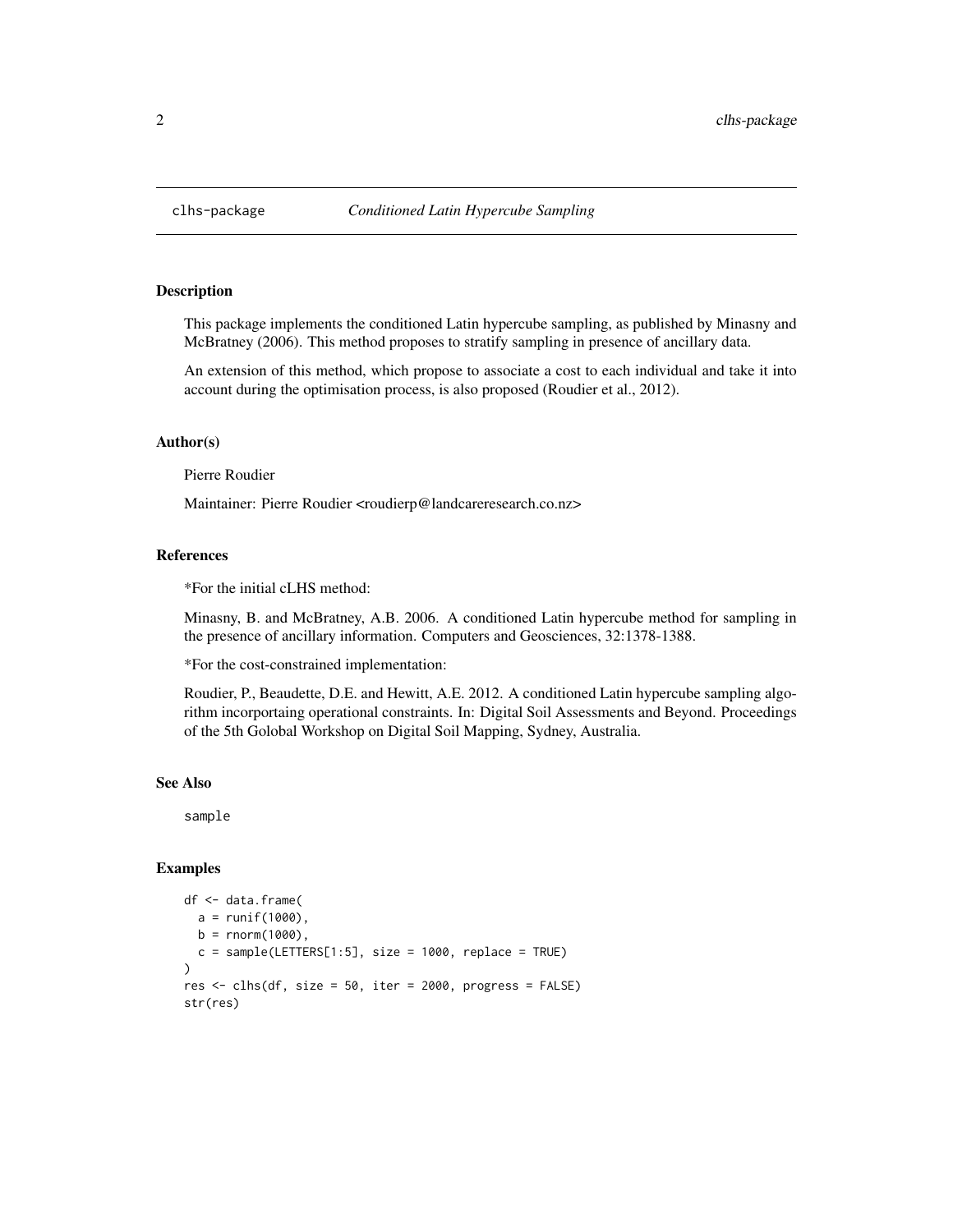#### <span id="page-2-1"></span><span id="page-2-0"></span>Description

Implementation of the conditioned Latin hypercube sampling, as published by Minasny and McBratney (2006). This method proposes to stratify sampling in presence of ancillary data. An extension of this method, which propose to associate a cost to each individual and take it into account during the optimisation process, is also proposed (Roudier et al., 2012).

#### Usage

 $\text{clhs}(x, \ldots)$ 

#### Arguments

| $\mathsf{x}$ | A data. frame, SpatialPointsDataFrame or Raster object. |
|--------------|---------------------------------------------------------|
| .            | Additional arguments, see under Details.                |

#### Details

Below are the additional arguments that can be used:

- size: A non-negative integer giving the number of samples to pick.

- cost: A character giving the name or an integer giving the index of the attribute in x that gives a cost that can be use to constrain the cLHS sampling. If NULL (default), the cost-constrained implementation is not used.

- track: A character giving the name or an integer giving the index of the attribute in x that gives a cost associated with each individual. However, this method will only track the cost - the sampling prrocess will not be constrained by this attribute. If NULL (default), this option is not used.

- iter: A positive number, giving the number of iterations for the Metropolis-Hastings annealing process. Defaults to 10000.

- temp: The initial temperature at which the simulated annealing begins. Defaults to 1.

- tdecrease: A number betwen 0 and 1, giving the rate at which temperature decreases in the simulated annealing process. Defaults to 0.95.

- weights: A list a length 3, giving the relative weights for continuous data, categorical data, and correlation between variables. Defaults to list(numeric = 1, factor = 1, correlation = 1).

- obj.limit: The minimal value at which the optimisation is stopped. Defaults to -Inf.

- length.cycle: The duration (number of iterations) of the isotemperature steps. Defaults to 10.

- progress: TRUE or FALSE, displays a progress bar.

- simple: TRUE or FALSE. If set to TRUE, only the indices of the selected samples are returned, as a numeric vector. If set to FALSE, a cLHS\_result object is returned (takes more memory but allows to make use of cLHS\_results methods such as plot.cLHS\_result).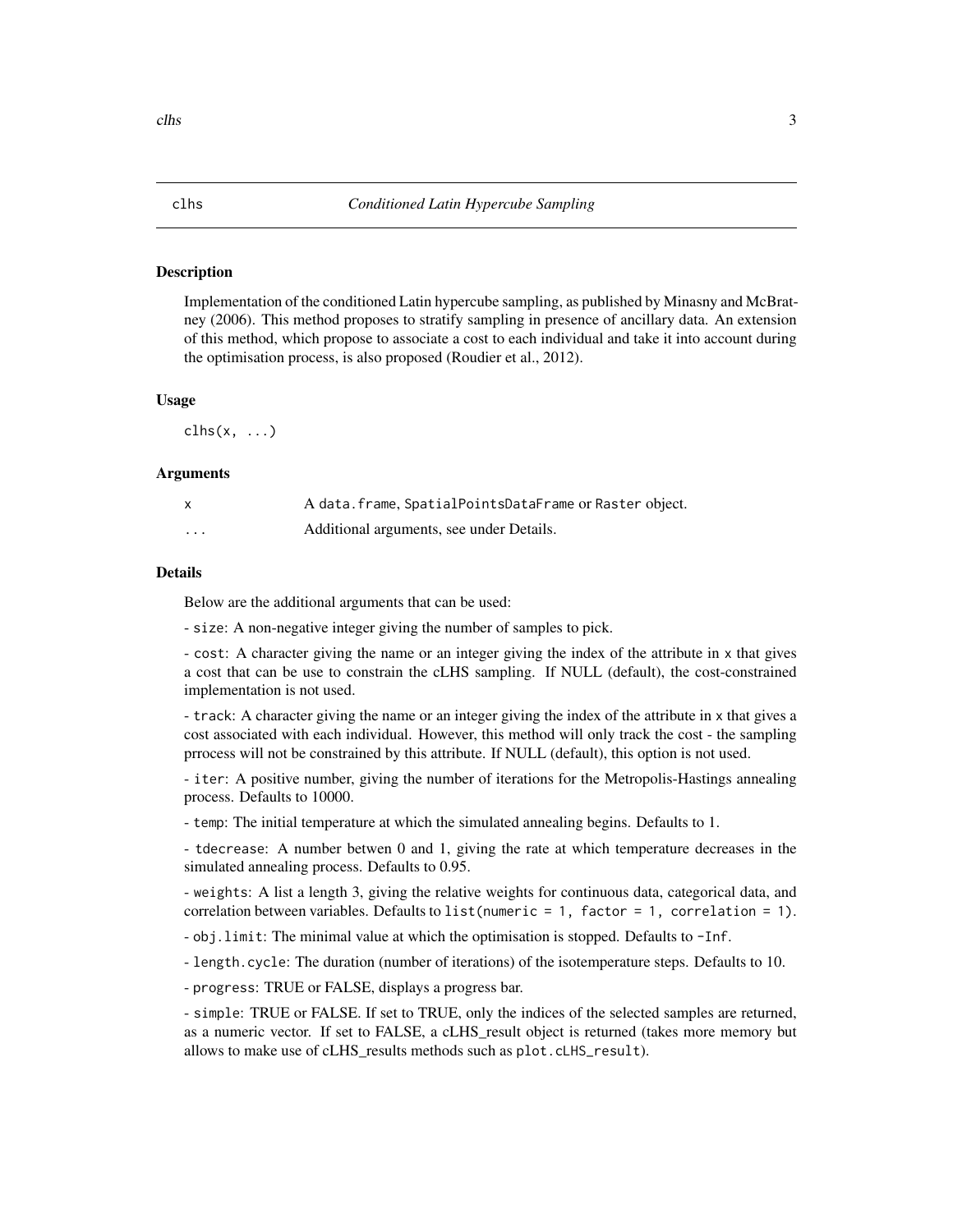#### <span id="page-3-0"></span>Value

\* If the simple option is set to TRUE (default behaviour): A numeric vector containing the indices of the selected samples is returned

\* If the simple option is set to FALSE: An object of class cLHS\_result, with the following elements:

| index_samples | a vector giving the indices of the chosen samples.                                                                  |
|---------------|---------------------------------------------------------------------------------------------------------------------|
| sampled_data  | the sampled data.frame.                                                                                             |
| obi           | a vector giving the evolution of the objective function throughout the Meropolis-<br>Hastings iterations.           |
| cost          | a vector giving the evolution of the cost function throughout the Meropolis-<br>Hastings iterations (if available). |

#### Author(s)

Pierre Roudier

#### References

\*For the initial cLHS method:

Minasny, B. and McBratney, A.B. 2006. A conditioned Latin hypercube method for sampling in the presence of ancillary information. Computers and Geosciences, 32:1378-1388.

\*For the cost-constrained implementation:

Roudier, P., Beaudette, D.E. and Hewitt, A.E. 2012. A conditioned Latin hypercube sampling algorithm incorportaing operational constraints. In: Digital Soil Assessments and Beyond. Proceedings of the 5th Golobal Workshop on Digital Soil Mapping, Sydney, Australia.

#### See Also

#### [plot.cLHS\\_result](#page-4-1)

#### Examples

```
df <- data.frame(
  a = runif(1000),b = rnorm(1000),
  c = sample(LETTERS[1:5], size = 1000, replace = TRUE)\lambda# Returning the indices of the sampled points
res <- clhs(df, size = 50, iter = 100, progress = FALSE, simple = TRUE)
str(res)
# Returning a cLHS_result object for plotting
res <- clhs(df, size = 50, iter = 100, progress = FALSE, simple = FALSE)
str(res)
plot(res)
```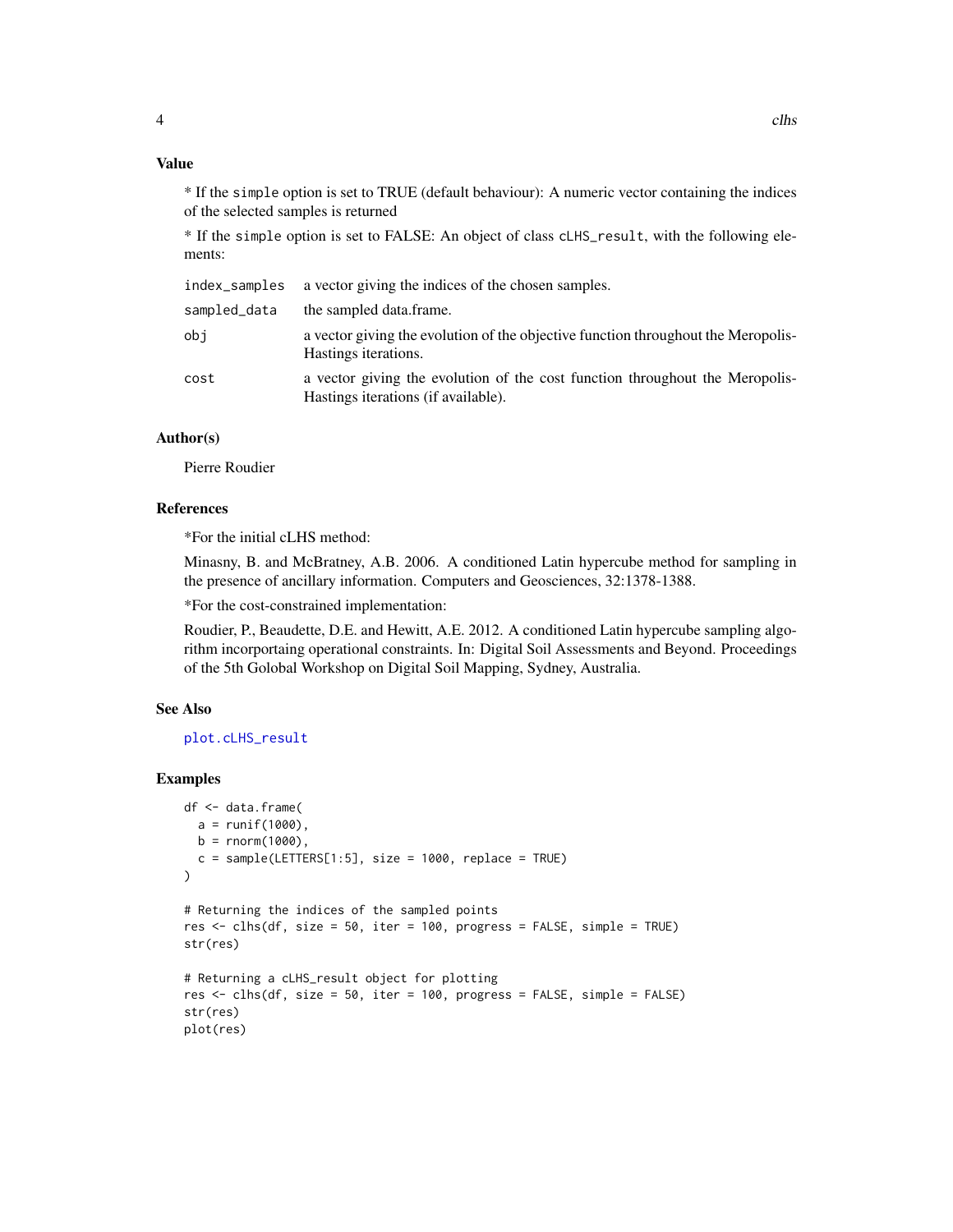<span id="page-4-0"></span>

#### Description

A S3 class describing a cLHS result.

#### Value

An object of class cLHS\_result contains the following slots:

| index_samples | a vector giving the indices of the chosen samples.                                                                                 |
|---------------|------------------------------------------------------------------------------------------------------------------------------------|
| sampled_data  | the sampled data frame.                                                                                                            |
| obi           | a vector giving the evolution of the objective function throughout the Meropolis-<br>Hastings iterations.                          |
| cost          | a vector giving the evolution of the cost function throughout the Meropolis-<br>Hastings iterations, if available, otherwise NULL. |

#### Author(s)

Pierre Roudier

#### See Also

clhs

<span id="page-4-1"></span>plot.cLHS\_result *Plot cLHS results*

### Description

Produces a plot illustrating the result of a cLHS sampling procedure.

#### Usage

```
## S3 method for class 'cLHS_result'
plot(x, modes = "obj", ...)
```
#### Arguments

|         | Object of class "cLHS result".                                  |
|---------|-----------------------------------------------------------------|
| modes   | A character vector describing the plot to produce (see Details) |
| $\cdot$ | Other ggplot2 plotting parameters.                              |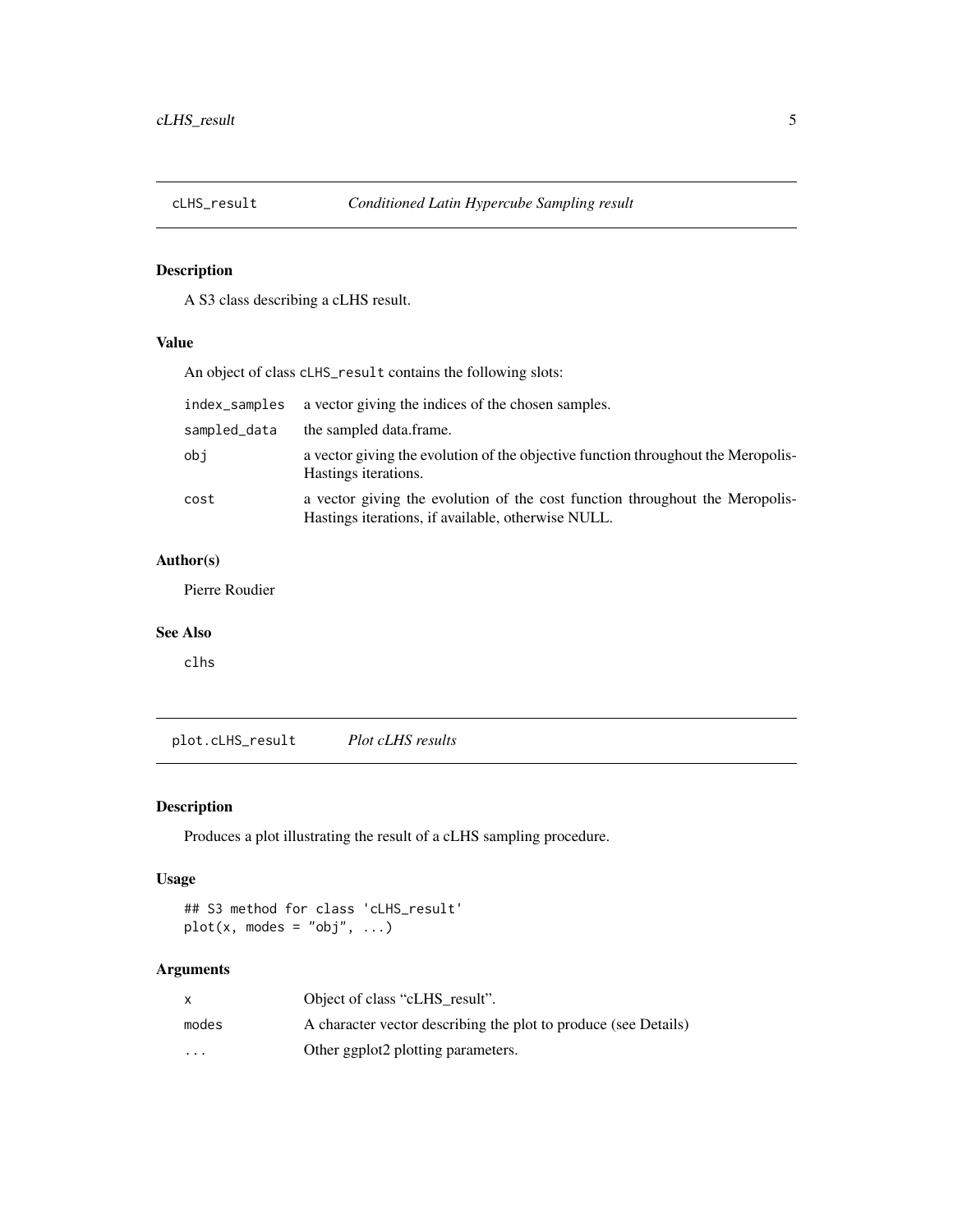<span id="page-5-0"></span>Details

The subplots to be included in the final illustration are controlled by the mdoe option: - "obj" adds the evolution of the objective function over the iterations - "cost" adds the evolution of the cost function over the iterations (if available in x) - "hist" adds the comparison of the distributions of each variables in both the original object and the sampled result using histogram plots (for continuous variables). - "dens" adds the comparison of the distributions of each variables in both the original object and the sampled result using density plots (for continuous variables). - "box" adds the comparison of the distributions of each variables in both the original object and the sampled result using boxplots (for continuous variables).

#### Author(s)

Pierre Roudier

#### See Also

[clhs](#page-2-1)

#### Examples

```
df <- data.frame(
  a = runif(1000),
  b = rnorm(1000),
  c = sample(LETTERS[1:5], size = 1000, replace = TRUE))
res <- clhs(df, size = 50, iter = 2000, progress = FALSE, simple = FALSE)
# You can plot only the objective function
plot(res, mode = "obj")
# Or you can compare the distribution in the original object
# and in the sampled result
plot(res, mode = c("obj", "box"))
```